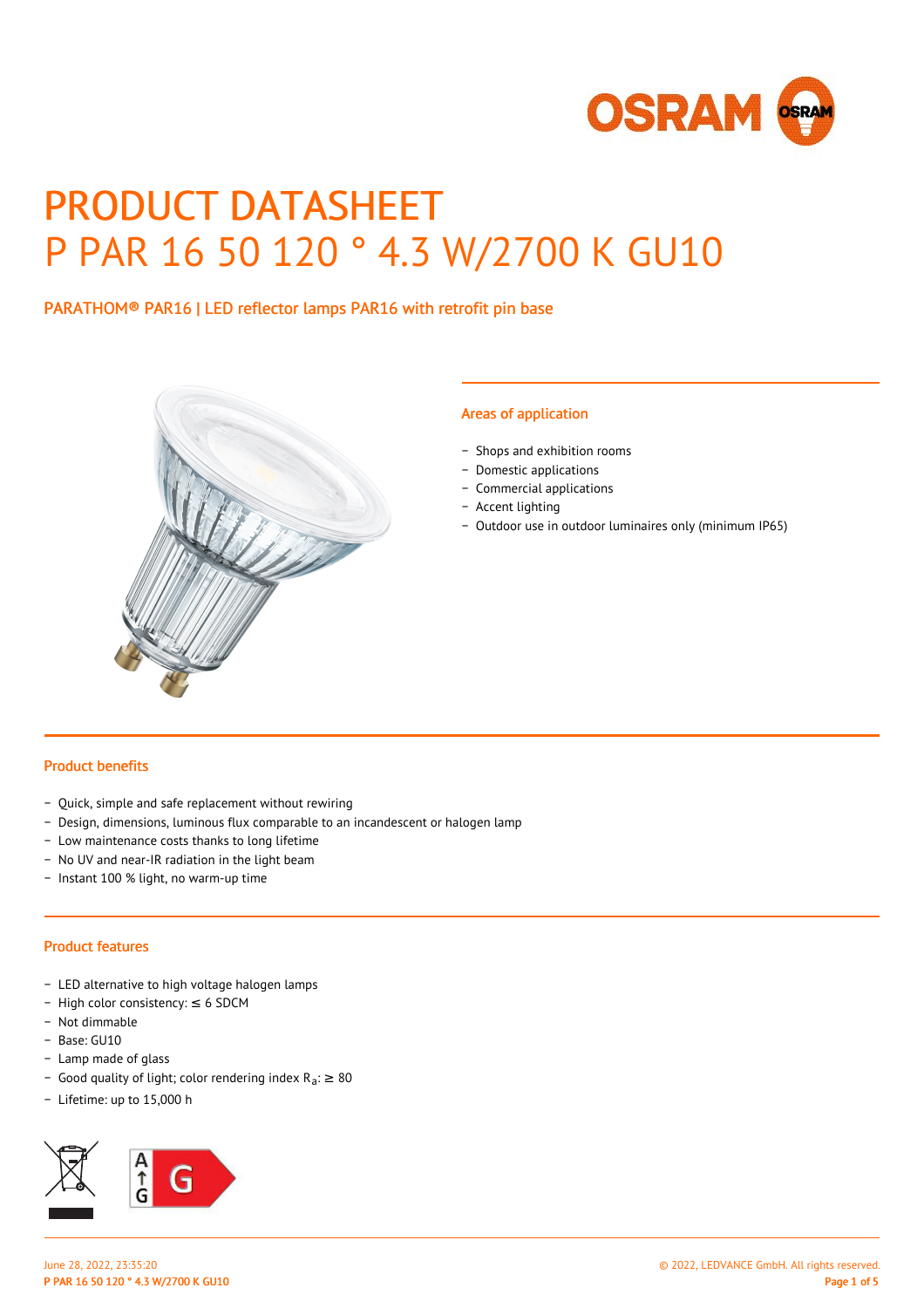## TECHNICAL DATA

## Electrical data

| Nominal wattage                          | 4.3 W    |
|------------------------------------------|----------|
| Construction wattage                     | 4.30 W   |
| Nominal voltage                          | 220240 V |
| Claimed equiv. conventional lamp power   | 50 W     |
| Nominal current                          | 35 mA    |
| Type of current                          | AC       |
| Inrush current                           | 4.5 A    |
| Operating frequency                      | 5060 Hz  |
| Mains frequency                          | 5060 Hz  |
| Max. lamp no. on circuit break. 10 A (B) | 303      |
| Max. lamp no. on circuit break. 16 A (B) | 484      |
| Power factor $\lambda$                   | > 0.40   |

# Photometrical data

| Luminous intensity                      | 130 cd        |
|-----------------------------------------|---------------|
| Luminous flux                           | 350 lm        |
| Nominal useful luminous flux 90°        | 350 lm        |
| Luminous efficacy                       | 81 lm/W       |
| Lumen main.fact.at end of nom.life time | 0.70          |
| Light color (designation)               | Warm White    |
| Color temperature                       | 2700 K        |
| Color rendering index Ra                | $\geq 80$     |
| Light color                             | 827           |
| Standard deviation of color matching    | $\leq$ 6 sdcm |
| Rated peak intensity                    | 130 cd        |
| Rated LLMF at 6,000 h                   | 0.80          |

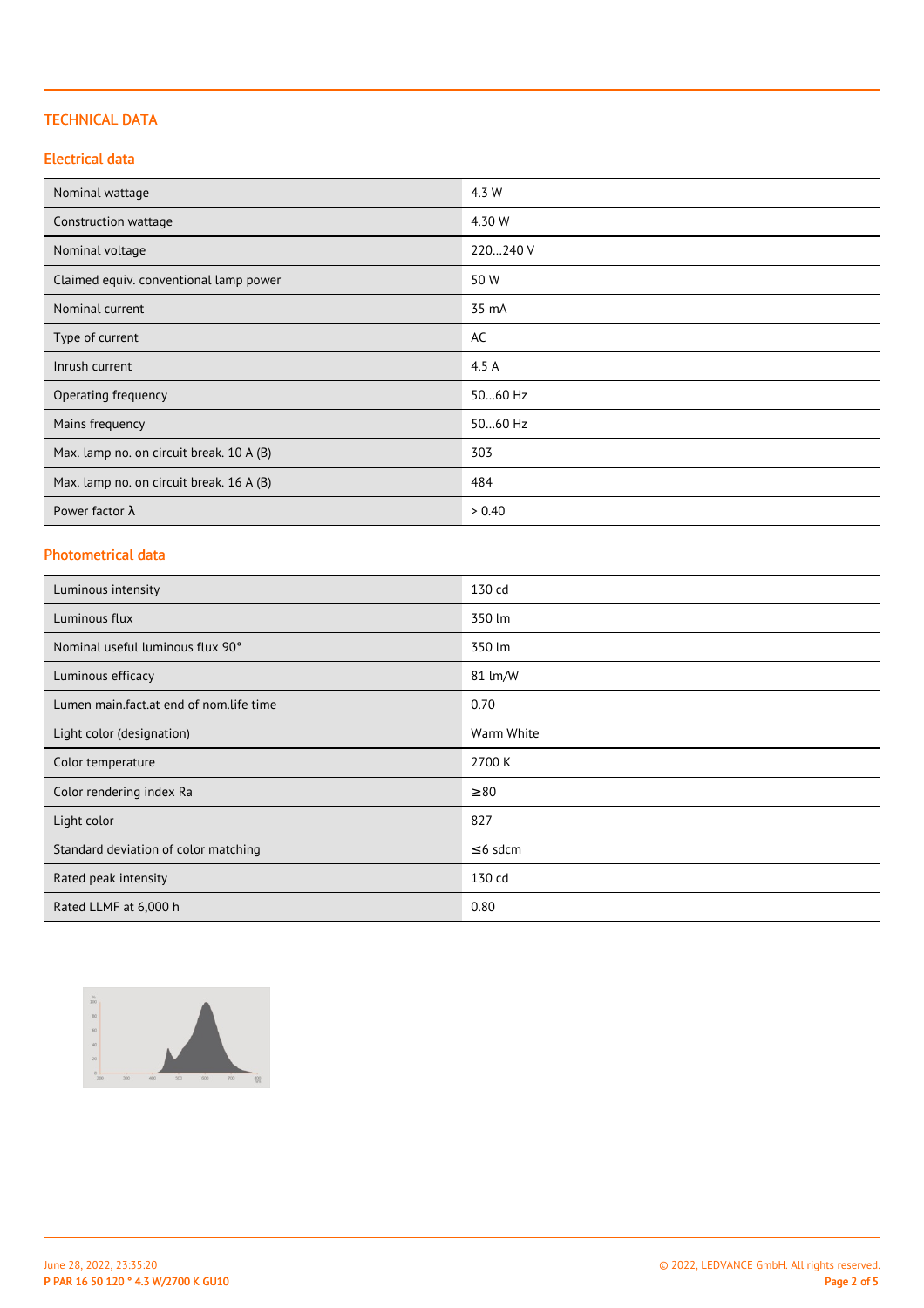# Light technical data

| Beam angle                         | 120°    |
|------------------------------------|---------|
| Warm-up time (60 %)                | 0.50 s  |
| Starting time                      | 0.5 s   |
| Rated beam angle (half peak value) | 120.00° |

# Dimensions & Weight

| Overall length   | 55.00 mm |
|------------------|----------|
| <b>Diameter</b>  | 51.00 mm |
| Maximum diameter | 51 mm    |
| Product weight   | 43.00 g  |

# Temperatures & operating conditions

| Ambient temperature range            | -20+40 ° <sup>∩</sup> |
|--------------------------------------|-----------------------|
| Maximum temperature at tc test point | 070c<br>ر ہ           |

### Lifespan

| Lifespan                            | 15000 h     |
|-------------------------------------|-------------|
| Number of switching cycles          | 100000      |
| Lumen maintenance at end of serv    | 0.70        |
| Rated lamp survival factor at 6,000 | $\geq 0.90$ |

### Additional product data

| Base (standard designation) | GU10                                                                                                                                                                                                                                                                                                                                                     |
|-----------------------------|----------------------------------------------------------------------------------------------------------------------------------------------------------------------------------------------------------------------------------------------------------------------------------------------------------------------------------------------------------|
| Mercury content             | 0.0 <sub>ma</sub>                                                                                                                                                                                                                                                                                                                                        |
| Mercury-free                | Yes                                                                                                                                                                                                                                                                                                                                                      |
| Product remark              | All technical parameters apply to the entire lamp / Due to the complex<br>production process for light-emitting diodes, the typical values shown<br>for the technical LED parameters are purely statistical values that do<br>not necessarily match the actual technical parameters of each<br>individual product, which can vary from the typical value |

# **Capabilities**

| $\sim$<br>No<br>Dım<br>imable<br>. <del>.</del> |
|-------------------------------------------------|
|-------------------------------------------------|

# Certificates & Standards

| Energy efficiency class   | $G^{(1)}$      |
|---------------------------|----------------|
| <b>Energy consumption</b> | 5.00 kWh/1000h |
| Type of protection        | <b>IP20</b>    |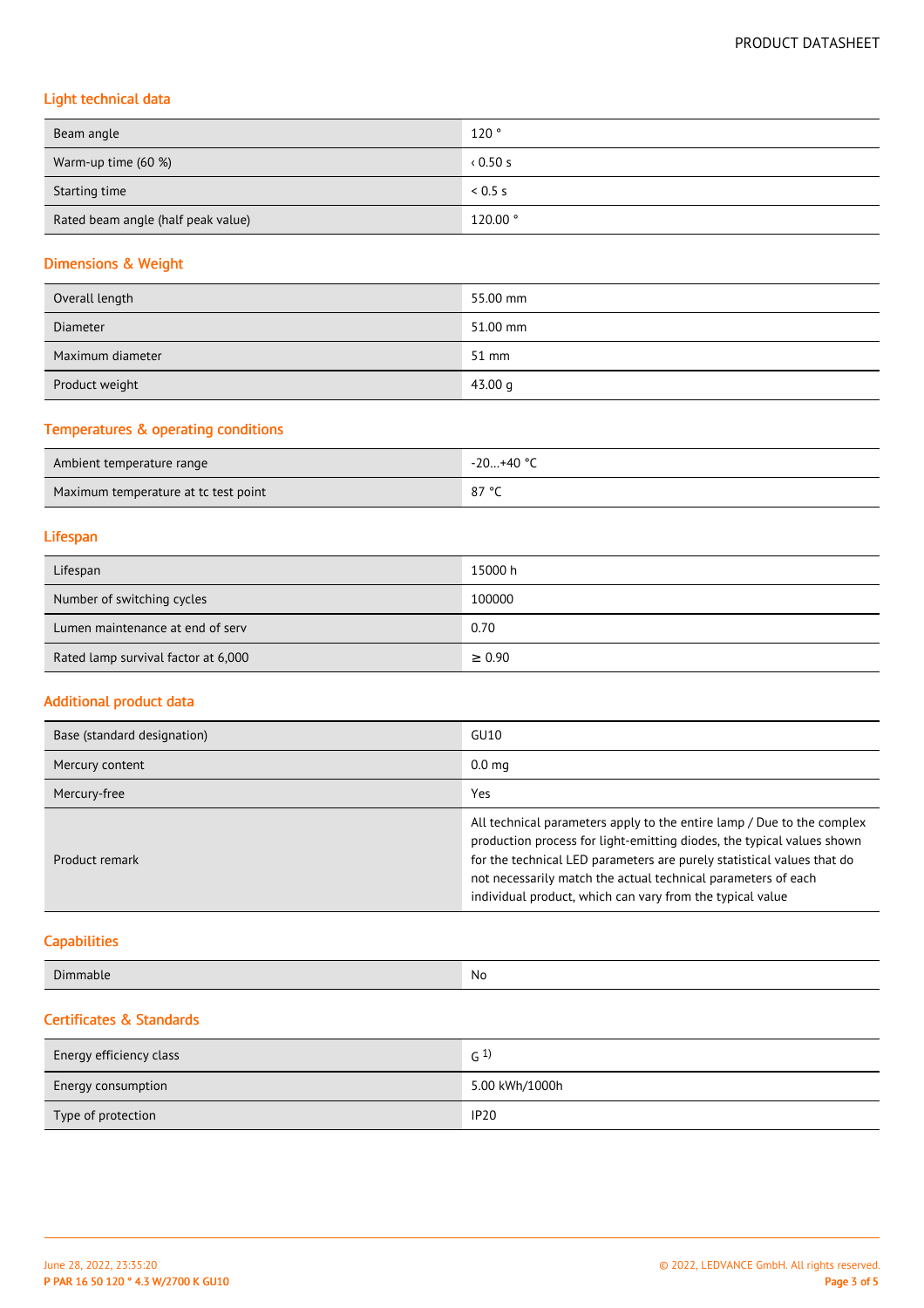| Standards                                    | CE / EAC        |
|----------------------------------------------|-----------------|
| Photobiological safety group acc. to EN62778 | RG <sub>0</sub> |

1) Energy efficiency class (EEC) on a scale of A++ (highest efficiency) to E (lowest efficiency)

#### Country-specific categorizations

| <b>ILCOS</b>    | DRPAR-4,3/827-220-240-GU10-50/36 |
|-----------------|----------------------------------|
| Order reference | LPPAR1650120 4.                  |

#### Energy labelling regulation data acc EU 2019/2015

| Light source cap-type (or other electric interface) | GU10     |
|-----------------------------------------------------|----------|
| Length                                              | 55.00 mm |
| Height                                              | 51.00 mm |
| Width                                               | 51.00 mm |

#### DOWNLOAD DATA

|            | <b>DOWNLOAD DATA</b>              |
|------------|-----------------------------------|
| PDF        | PRODUCT DATASHEET                 |
| <b>ZIP</b> | zIES data (archived) - do not use |
| <b>ZIP</b> | zEulumdat (archived) - do not use |

### LOGISTICAL DATA

| Product code  | Packaging unit (Pieces/Unit) | Dimensions (length x width x height) | Gross weight | Volume                 |
|---------------|------------------------------|--------------------------------------|--------------|------------------------|
| 4052899958111 | Folding box                  | 49 mm x 49 mm x 62 mm                | 50.00 $q$    | $0.15$ dm <sup>3</sup> |
| 4052899958814 | Shipping box<br>10           | 257 mm x 110 mm x 70 mm              | 488.00 g     | 1.98 $\rm{dm}^{3}$     |

The mentioned product code describes the smallest quantity unit which can be ordered. One shipping unit can contain one or more single products. When placing an order, for the quantity please enter single or multiples of a shipping unit.

#### References / Links

- − For further products and actual information concerning LED lamps see www.ledvance.com/ledlamps
- − For Guarantee see www.ledvance.com/guarantee